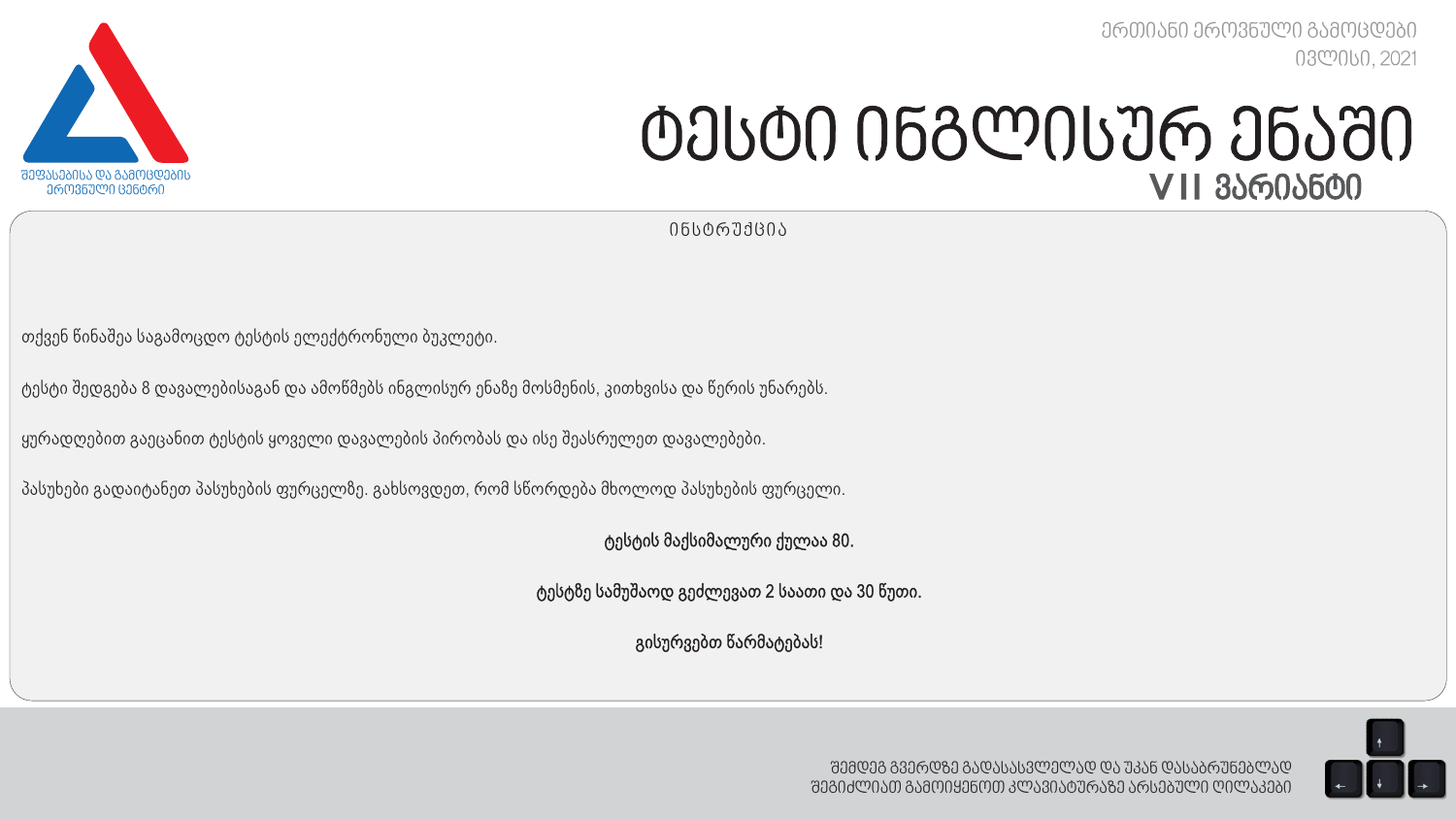**Task 1: You are going to listen to five texts. For each of them answer the two questions given. Mark the correct answer A, B or C. You have 20 seconds to look through the task. You will hear the recording twice.**

*(10 points)*

# **Text 1**

# **1. Who was the first to put up the tent?**

A.The speaker's parents

B.The speaker's sisters.

C.The speaker and his brother.

# **2. What did the speaker enjoy most?**

A.Hiking.

B.Cooking.

C.Swimming.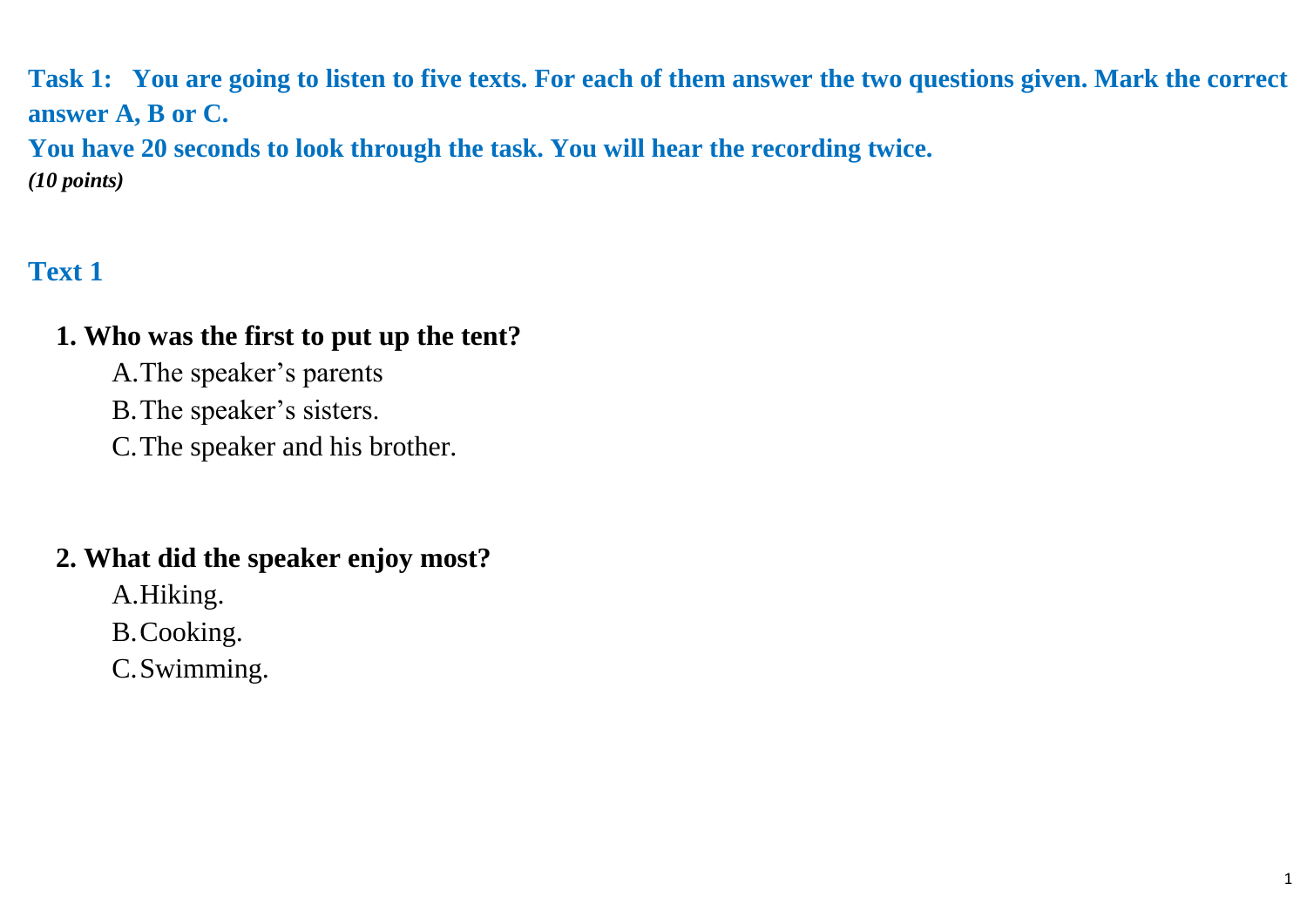#### **3. What is the text mostly about?**

A.How to become a celebrity. B.The teachers from Kentucky. C.The story of a popular song.

#### **4. Who made changes to the initial wording of the song?**

A.Mildred Hill. B.Robert Coleman. C.Marilyn Monroe.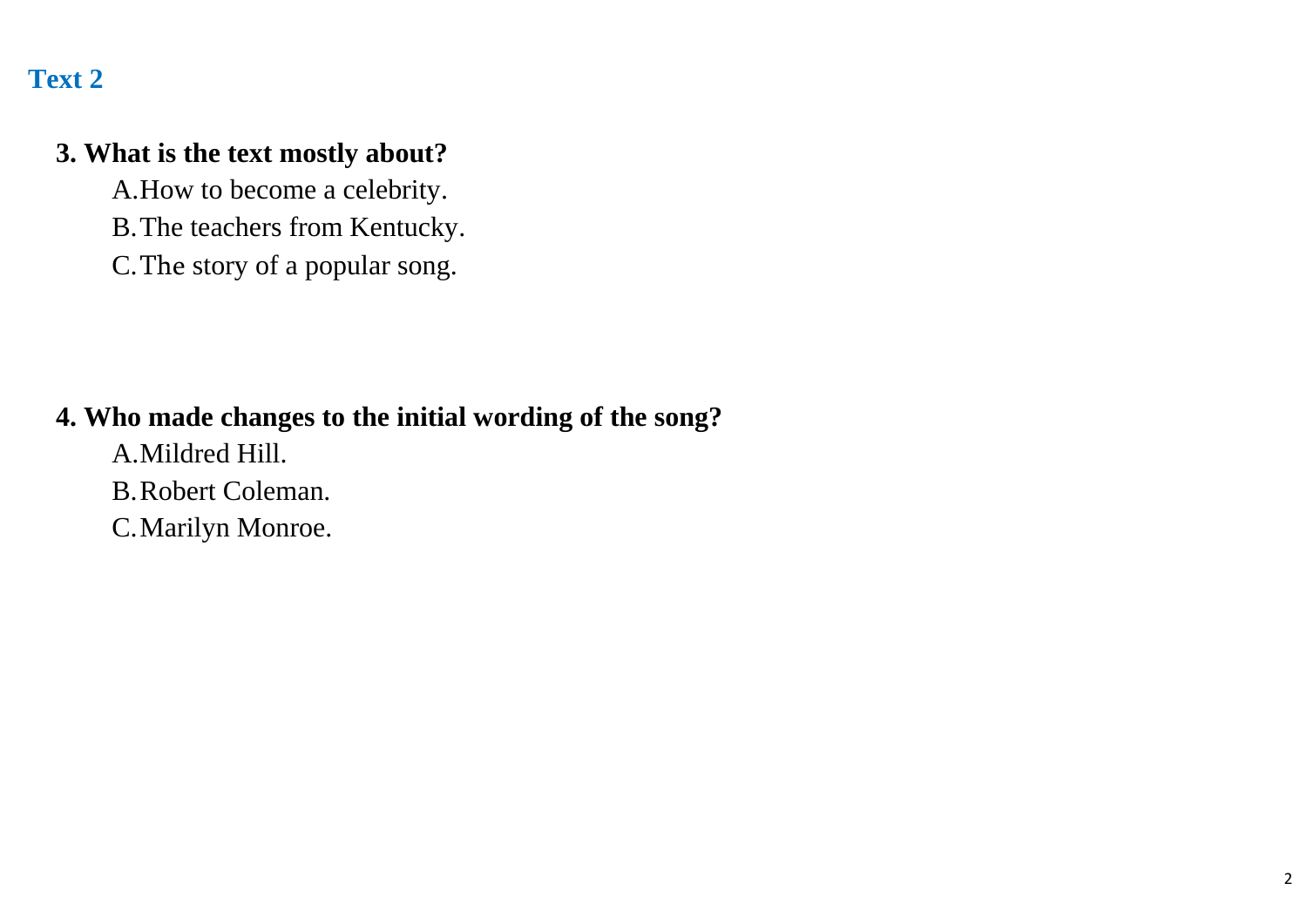## **5. What is another name of Diwali festival?**

A.Festival of Hindu Calendar B.Festival of Fireworks C.Festival of Lights

#### **6. What is Rangoli?**

A.The first day of the New Year. B.A picture made of painted rice. C.A tradition of giving gifts to friends.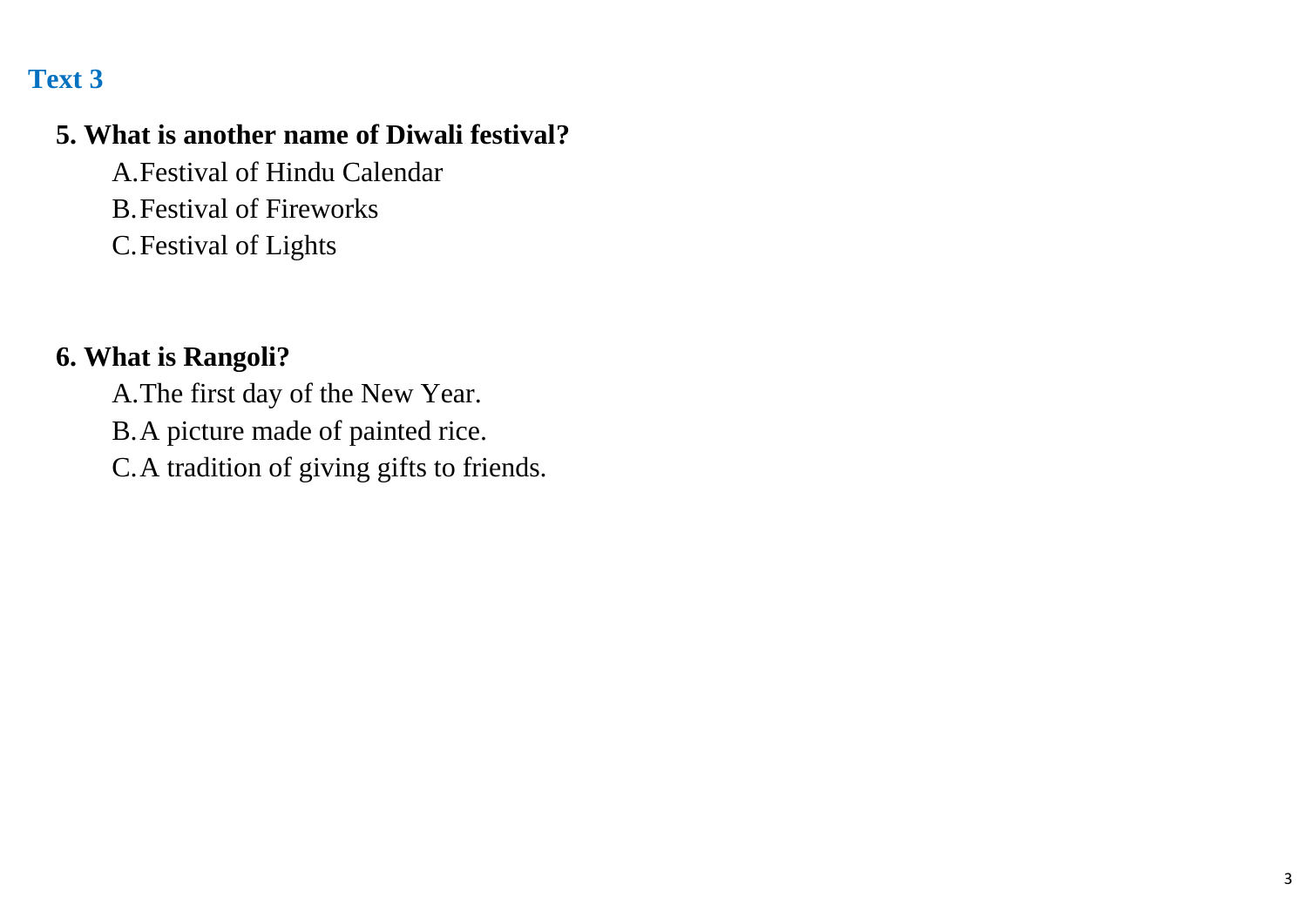# **7. Americans showed a special interest to chess after Bobby Fischer**

A.won the world championship.

B.won American championship.

C.gave all his time to playing chess.

## **8. The Chess Federation took the champion's title away from Fischer because**

A.he lost many matches.

B.Karpov defeated him.

C.he refused to play with his competitor.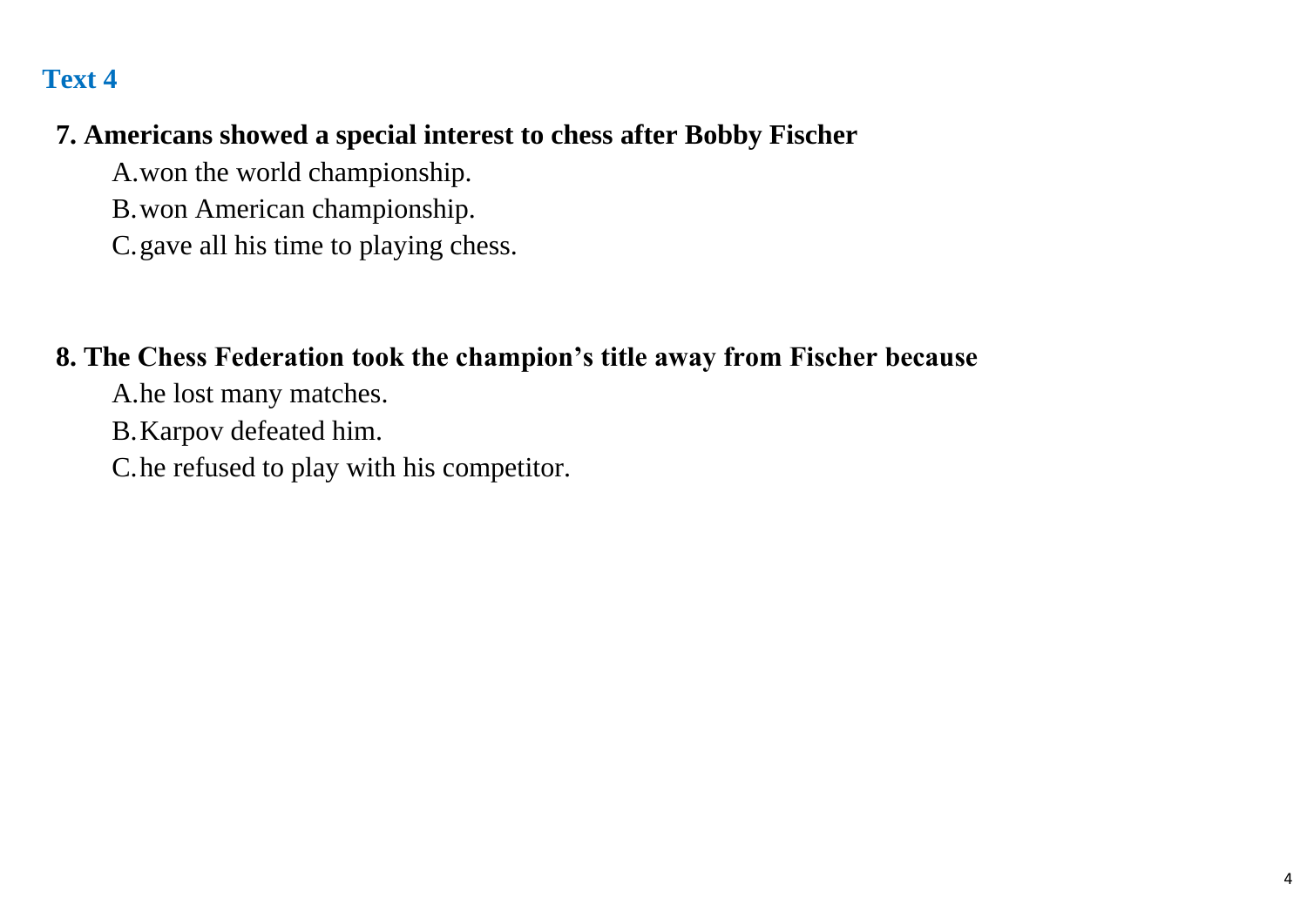## **9. What does 'guda' mean in the text?**

A.Sheep wool. B.A sheepskin. C.A sheepskin bag.

## **10. Tushetian Guda cheese**

A.has an unusual taste. B.is a new kind of cheese.

C.didn't exist in ancient times.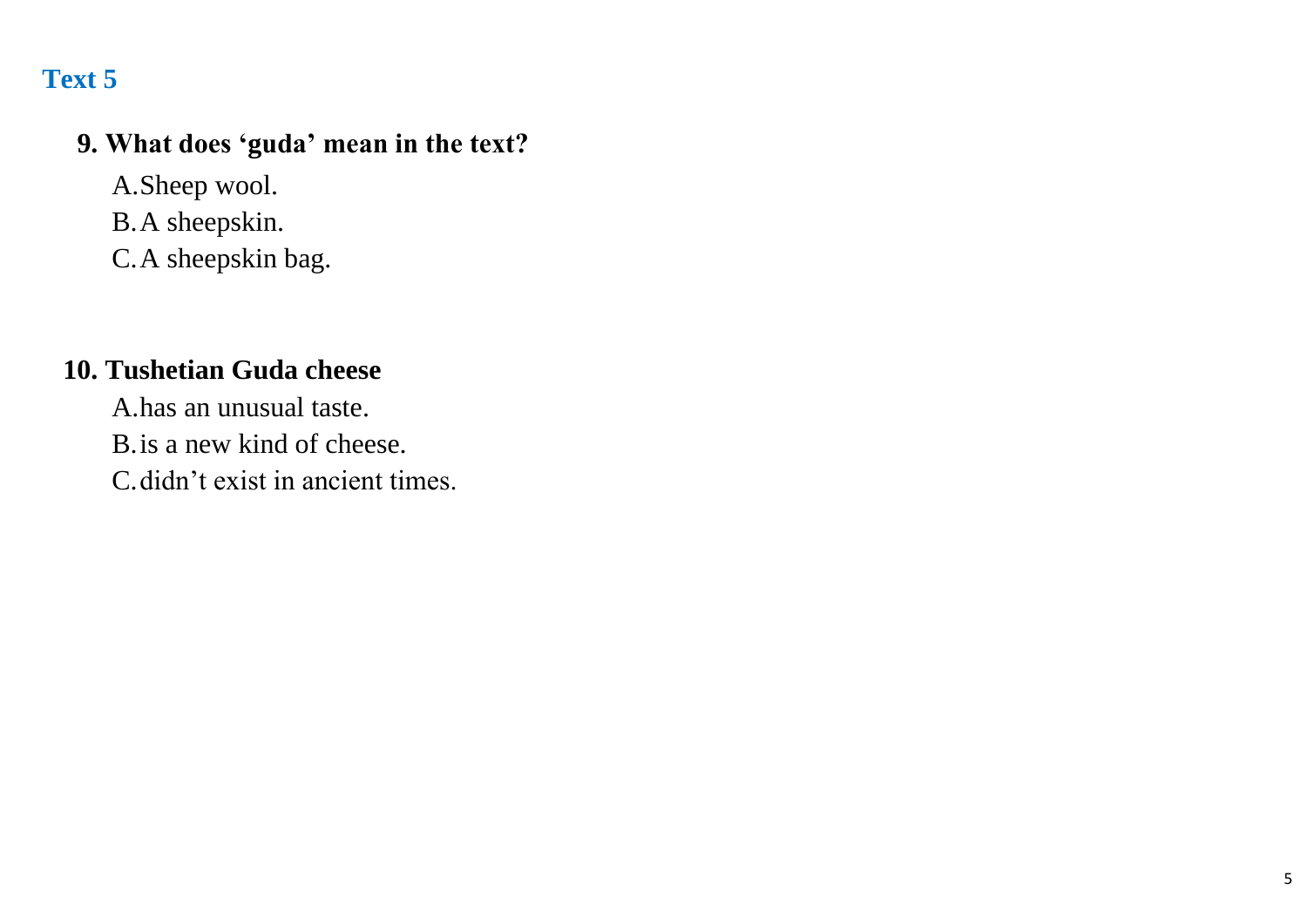**Task 2: You are going to listen to one text with eight questions. Mark the correct answer A, B or C. You now have 30 seconds to look through the task. You will then hear the recording twice. (***8 points***)**

# **1. The speaker came from the family of**

A.writers.

B.painters.

C.bank employees.

# **2. What helped the speaker to become a successful novelist?**

A.Her talent.

B.Hard work.

C.Other writers' experience.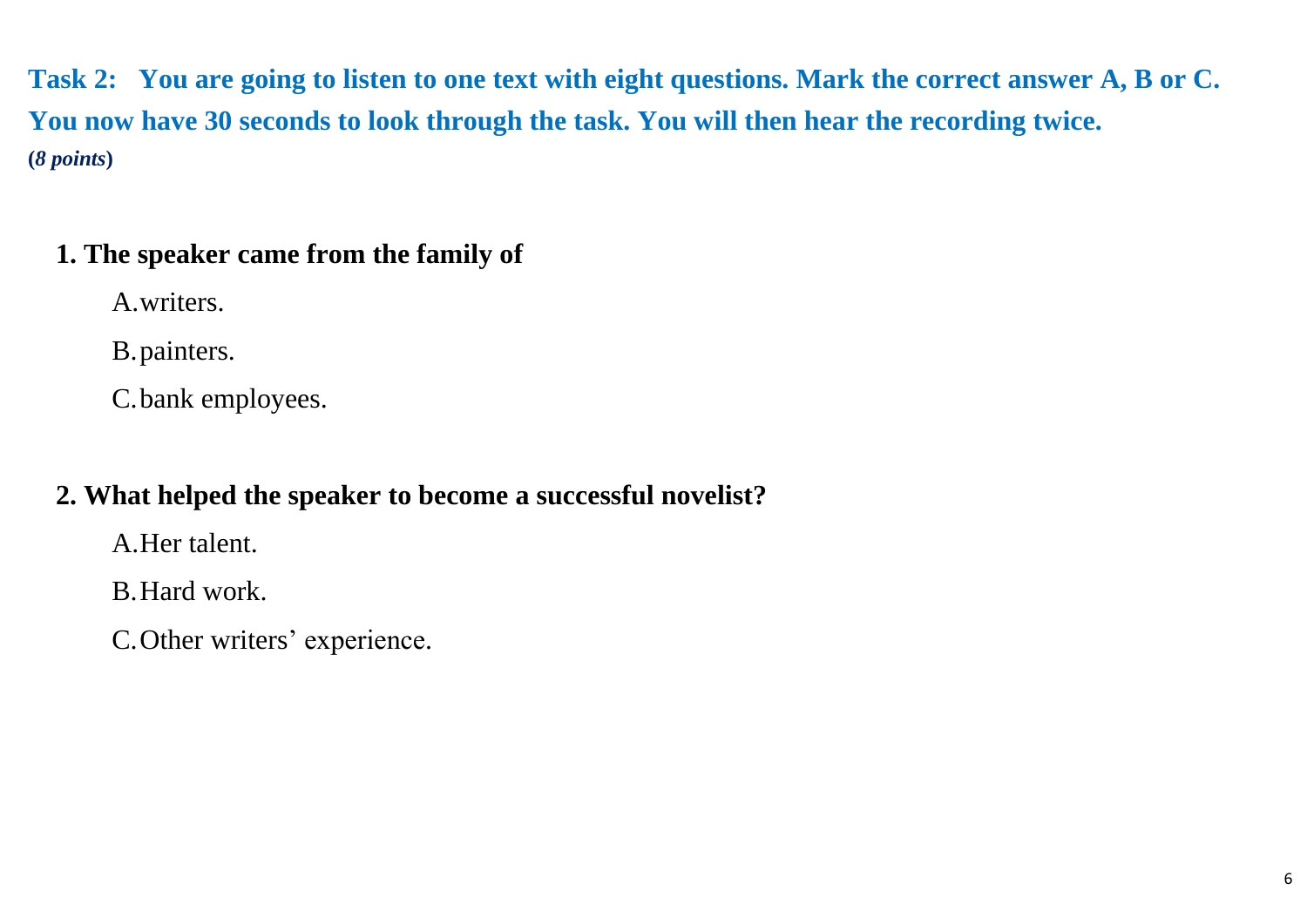# **3. If you want to be a good writer, you should**

A.meet your neighbours.

B.take care of your personal space.

C.spend most of your time with friends.

# **4. What does the speaker dislike in the writing process?**

A.Talking to her editor.

B.Doing actual writing.

C.A breakdown of her computer.

# **5. How does the speaker feel about being a celebrity?**

A.Happy.

B.Unhappy.

C.Indifferent.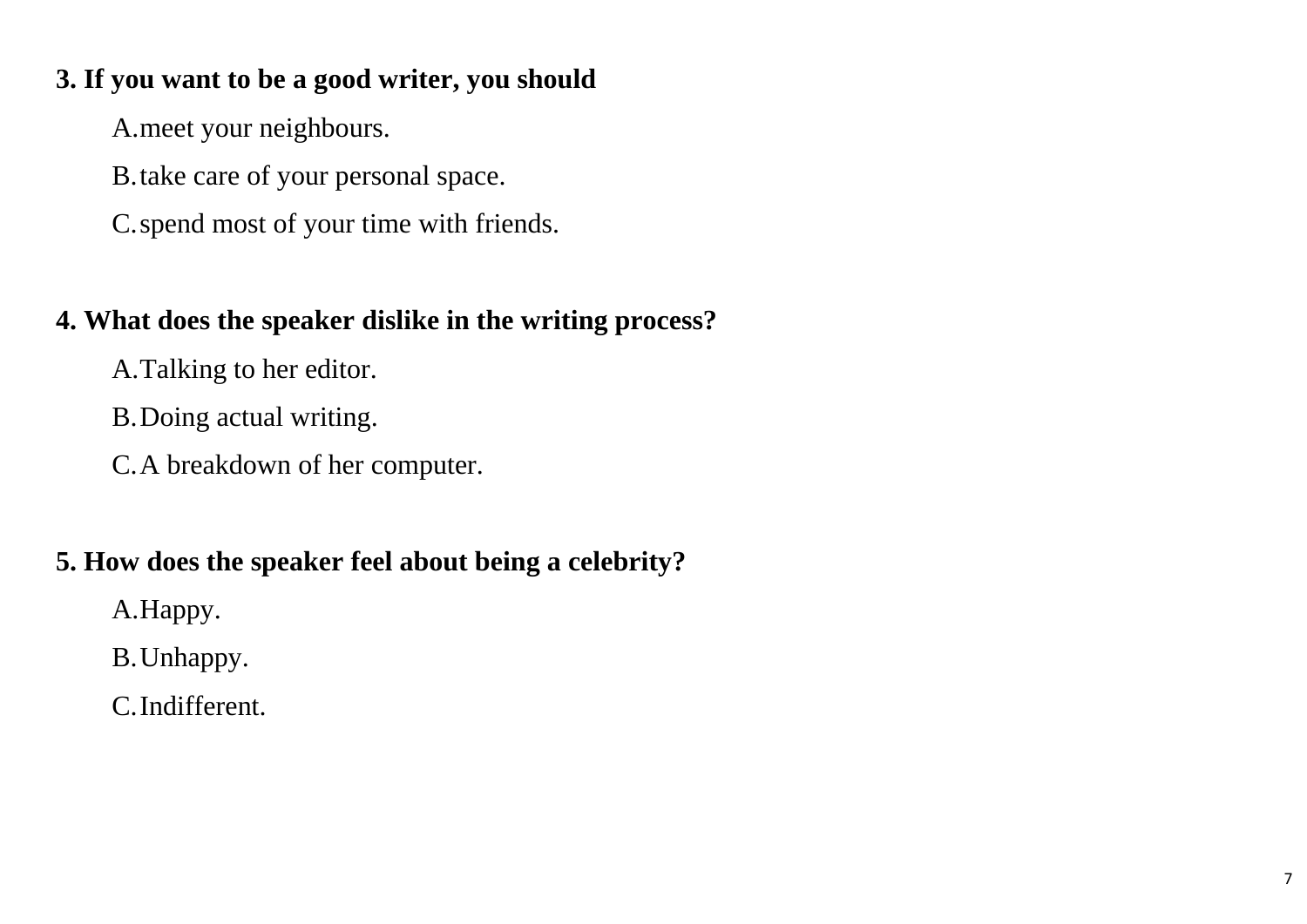#### **6. The speaker says that she's been very lucky because she**

A.saves all the money she earns.

B.feels no pressure from her publisher.

C.earns enough money from her books.

# **7. Where does the speaker prefer to write her novels?**

A.In a foreign country.

B.While travelling.

C.At home.

# **8. The speaker advises beginner writers to**

A.say 'no' to this career if they want to become rich.

B.take up a writer's career by all means.

C.try something else if they have a choice.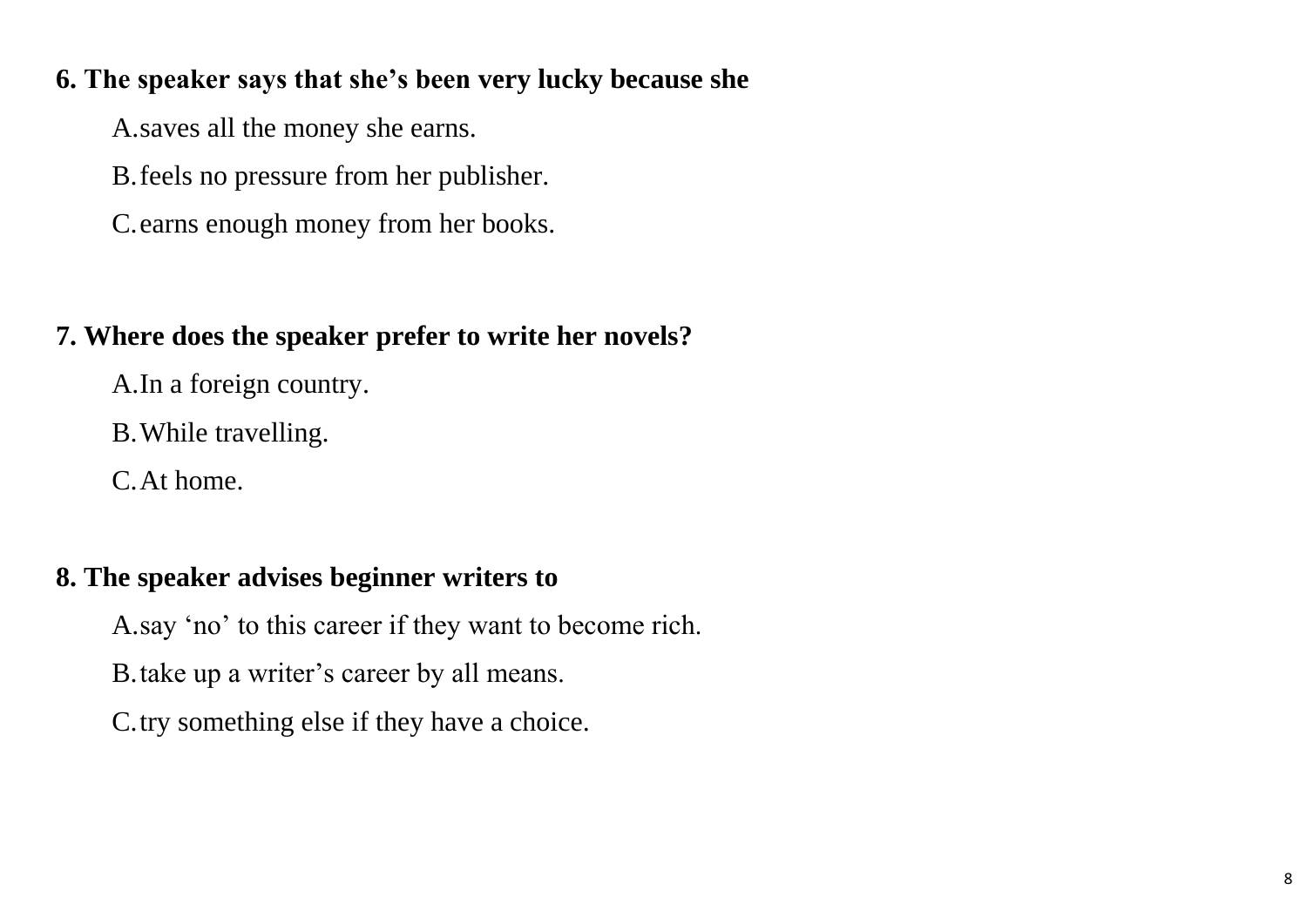**Task 3: Read the questions (1-8) and find the answers to them in the paragraphs (A-F) of the text.**  Some paragraphs correspond to more than one question. (8 points)

## *Which paragraph*

1. explains why Violet left school?

2. mentions the reason why *the Titanic* sank?

- 3. names the person who wrote Violet's biography?
- 4. gives the information about the ship called *the Olympic*?
- 5. gives information about Violet's parents?
- 6. describes an episode of saving a baby?
- 7. could have the title: 'A play in memory of a tragic event'?
- 8. could have the title: 'Surviving two tragedies?'

#### **The luckiest woman**

**A.** Violet Constant Jessop is considered to be one of the luckiest women in maritime history. She worked as an ocean liner stewardess which means that she had to serve food and drinks to passengers. This lucky woman survived two tragedies that happened on two ships: one when *the Titanic* sank in 1912 and the second, when *the Britannic* sank in 1916. What's more, Violet also had been on board *the Olympic* in 1911, when it almost sank after crashing into another ship.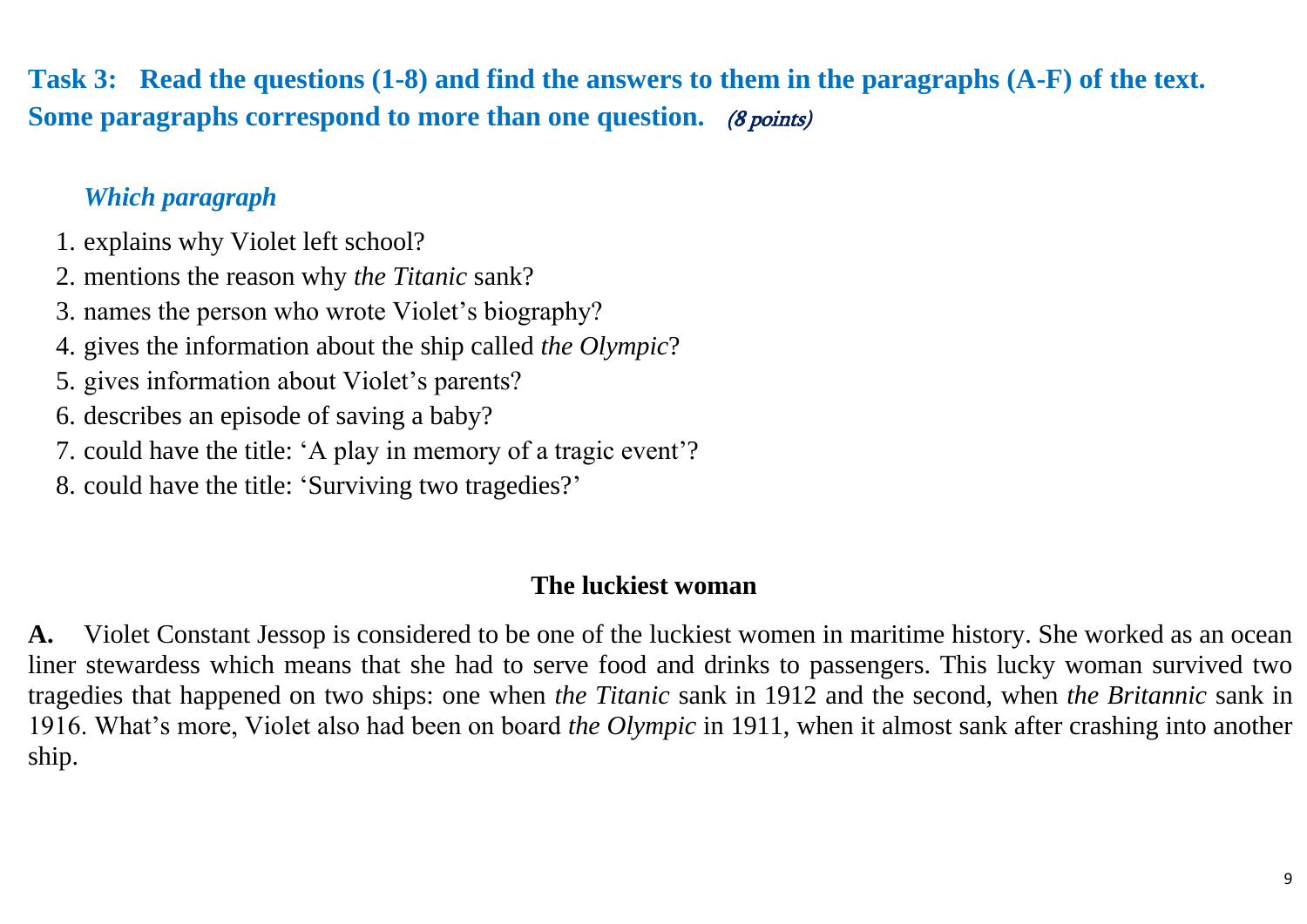**B**. Violet Jessop was born in the family of Irish emigrants in Argentina. Her father, William Jessop, emigrated from Dublin in the mid-1880s to farm sheep in Argentina. His fiancée, Katherine Kelly, followed him in 1886. They had nine children and Violet was the eldest. After her father's death, Violet and her family moved to Great Britain, where she attended a special school for girls. Soon her mother became ill and Violet had to leave school. To support her family Violet took a stewardess position with the Royal Mail Line aboard the ship *the Orinoco.*

**C**. At age 23, in 1911 Violet Jessop boarded *the Olympic* to work as a stewardess. *The Olympic* was a luxury ship that was the largest liner at that time. It was nearly 30 metres longer than any other ship. *The Olympic's* first major accident happened on 20 September, 1911, when she crashed into the old cruiser *the Hawke* near the Isle of Wight. Afterwards the Royal Navy blamed *the Olympic* for the incident and freed the ship *the Hawke* from any kind of blame.

**D.** Violet started working on *the Titanic* as a stewardess on 10 April, 1912. Four days later *the Titanic* struck an iceberg and sank. Violet was helping the passengers to board a lifeboat when an officer gave her a baby to take care of. Later a woman grabbed the baby Violet was holding and ran off with it without saying a word. The woman happened to be the baby's mother who thought she had lost the baby. She was so scared that didn't even thank Violet for saving her baby. The next morning Violet was rescued by *the Carpathia*.

**E.** Years after her retirement, Violet claimed to have received a telephone call from a woman who asked Violet if she saved a baby on the night when *the Titanic* sank. 'Yes,' Violet replied. The voice then said, 'I was that baby,' laughed and hung up. Her biographer John Maxtone-Graham said that maybe some children in the village were playing a joke on her. But Violet was sure that she had never told that story to anyone before.

**F.** The character of Violet Jessop is featured in a play *Iceberg - Right Ahead!* by Chris Burgess. The play was staged for the first time at the theatre called 'Upstairs at the Gatehouse in Highgate' in memory of those who sank with *the Titanic*. This play gives a dramatic account of the last twelve hours in the life of an 'unsinkable ship', from the calm afternoon of 14 April, 1912 to the rescue by *the Carpathia* on the morning of 15 April. Violet Jessop died of heart failure in 1971.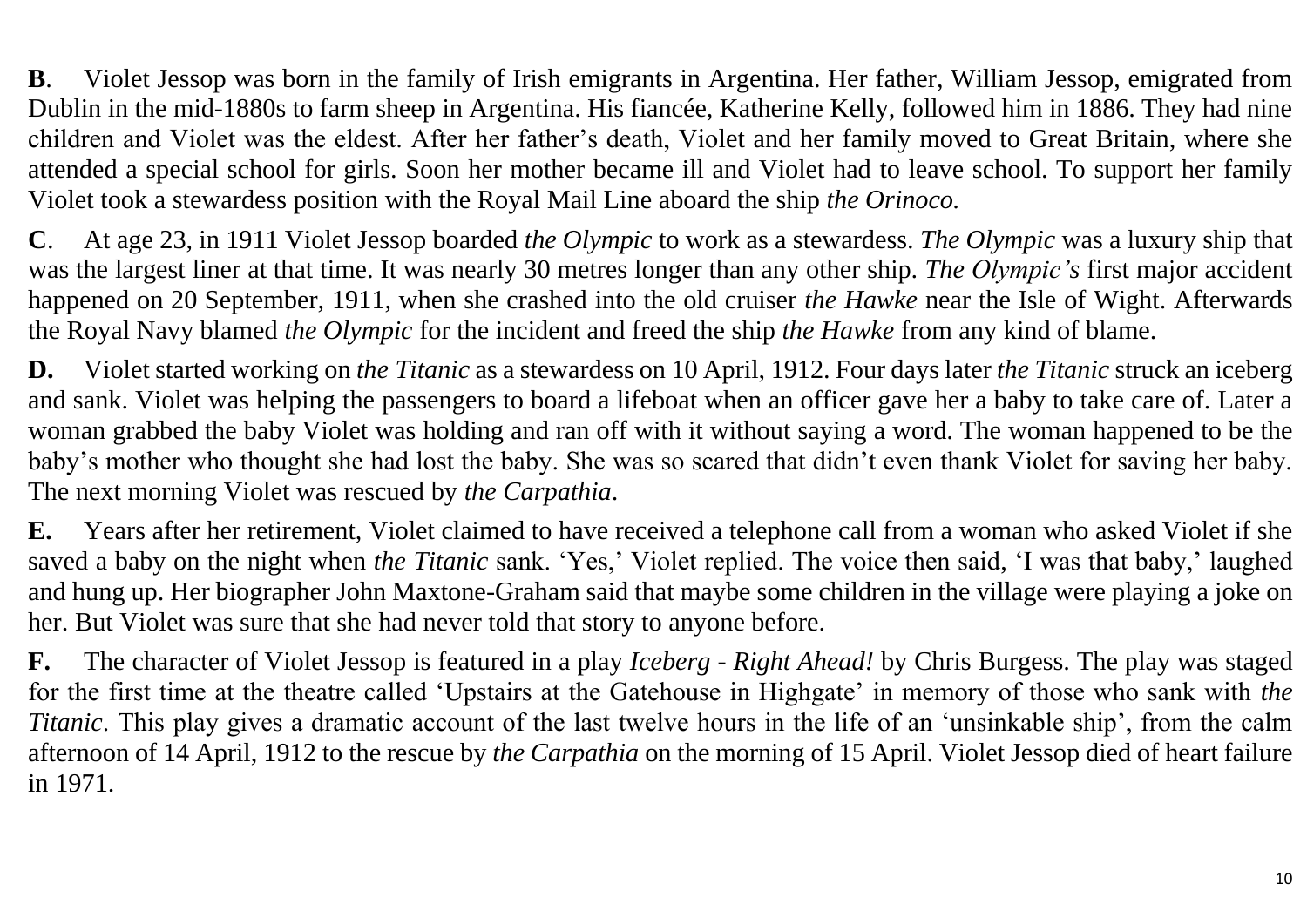## <span id="page-11-0"></span>**Task 4: Read the text and the questions which follow. For each question mark the correct answer (A, B, C or D).** (8 points)

*This is a true story of a young Brazilian boy, Irlan Silva, who fell in love with ballet at an early age.* 

At 23 I'm a lead dancer with Boston Ballet. But six years ago I wasn't sure whether I'd even live long enough to see my dream career in ballet come true. I grew up in a very poor neighbourhood on the outskirts of Rio de Janeiro where becoming a ballet dancer was something that people never thought about. This was and still is a very dangerous part of the city – a very frightening place with drugs, gangs and gunshots in the streets. It's a place without culture. The only culture for men there is football and drinking. So it was really frightening living there but the moment I became interested in ballet my world changed completely. I first discovered ballet at the age of 12, when my cousin invited me to join a dance class where the teacher was impressed with my dancing and suggested that I should join the ballet school in Rio. I immediately agreed and have never regretted it.

At first my parents were concerned about my decision because classical ballet is not seen as a suitable career for a boy, especially one from our neighbourhood. My father was really shocked when I first told him I wanted to do ballet and there was real trouble between us for a long time. But after my father saw me perform, he liked me so much that he completely changed his mind about this form of art. Now my father is my biggest fan together with my mum. For all the help I received, I'm very thankful to my teachers as well. They encouraged and supported me. As a result, I was very confident as a teenager and I was sure that I would reach my dream career.

I had to make a lot of sacrifices on my way to success – I had almost no social life, because I had to concentrate on my ballet so much. There were times when all my friends were going out at night or at the weekends. But I couldn't join them because I had to practise ballet. Well, it wasn't really easy but I think it was the price one must pay for ambition and success. In 2005 I won first place at New York's Grand Prix Ballet competition and Brazil's prestigious ballet competition and today here I am– a soloist at Boston Ballet - one of the world's most famous ballet companies. I am so incredibly happy I could get away from my violent neighbourhood to discover the beautiful world of ballet, which has completely transformed my life. I've always told people that you have to believe in your dreams and then they will happen. My dream has come true; I do feel free when I dance.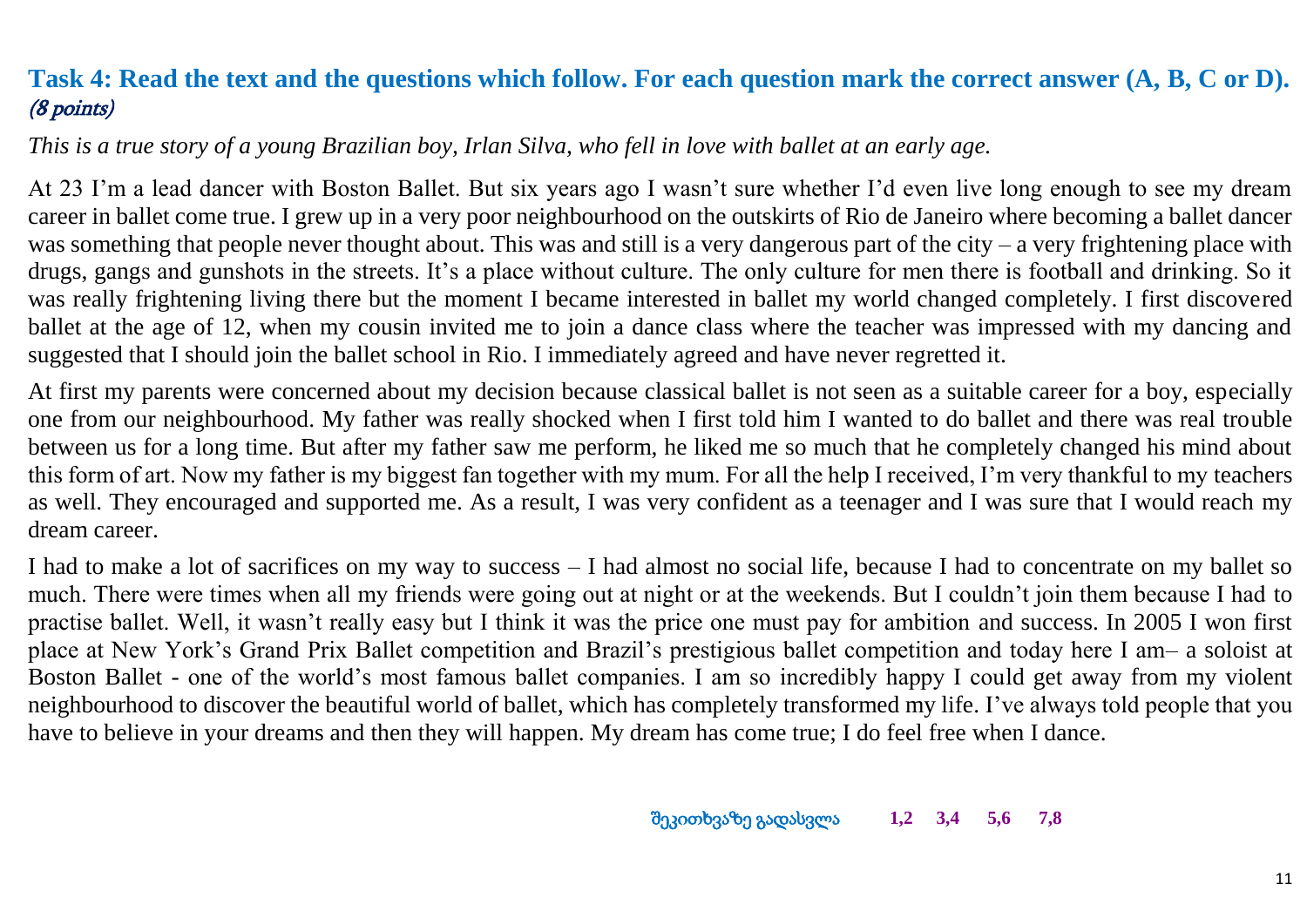#### <span id="page-12-0"></span>**1. What is the text about?**

- A. How to become a hero.
- B. A boy who achieved his goal.
- C. A famous ballet school in Rio de Janeiro.
- D. The wrong career the author chose.

## **2. Irlan Silva was brought up in**

- A. an unsafe place.
- B. a safe and quiet area.
- C. a small town near Rio de Janeiro.
- D. the centre of Rio de Janeiro.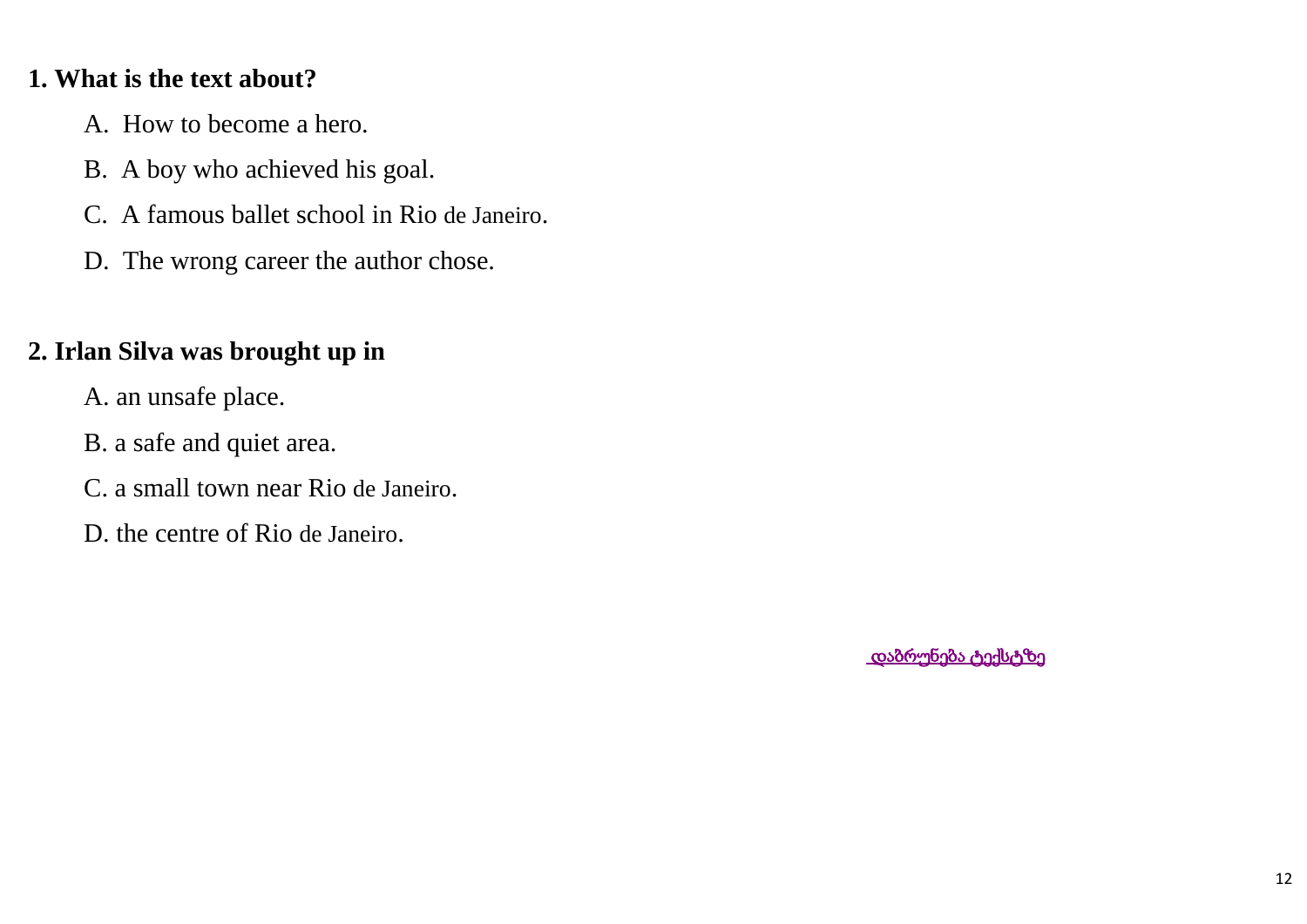#### <span id="page-13-0"></span> **3. Which is true about the author of the text?**

A. He achieved success easily.

- B. He was from a rich family.
- C. He felt comfortable living in his district.
- D. His talent was first noticed by a teacher.

# **4. How did Irlan Silva's father feel at first about his son's decision?**

- A. Excited.
- B. Happy.
- C. Upset.
- D. Guilty.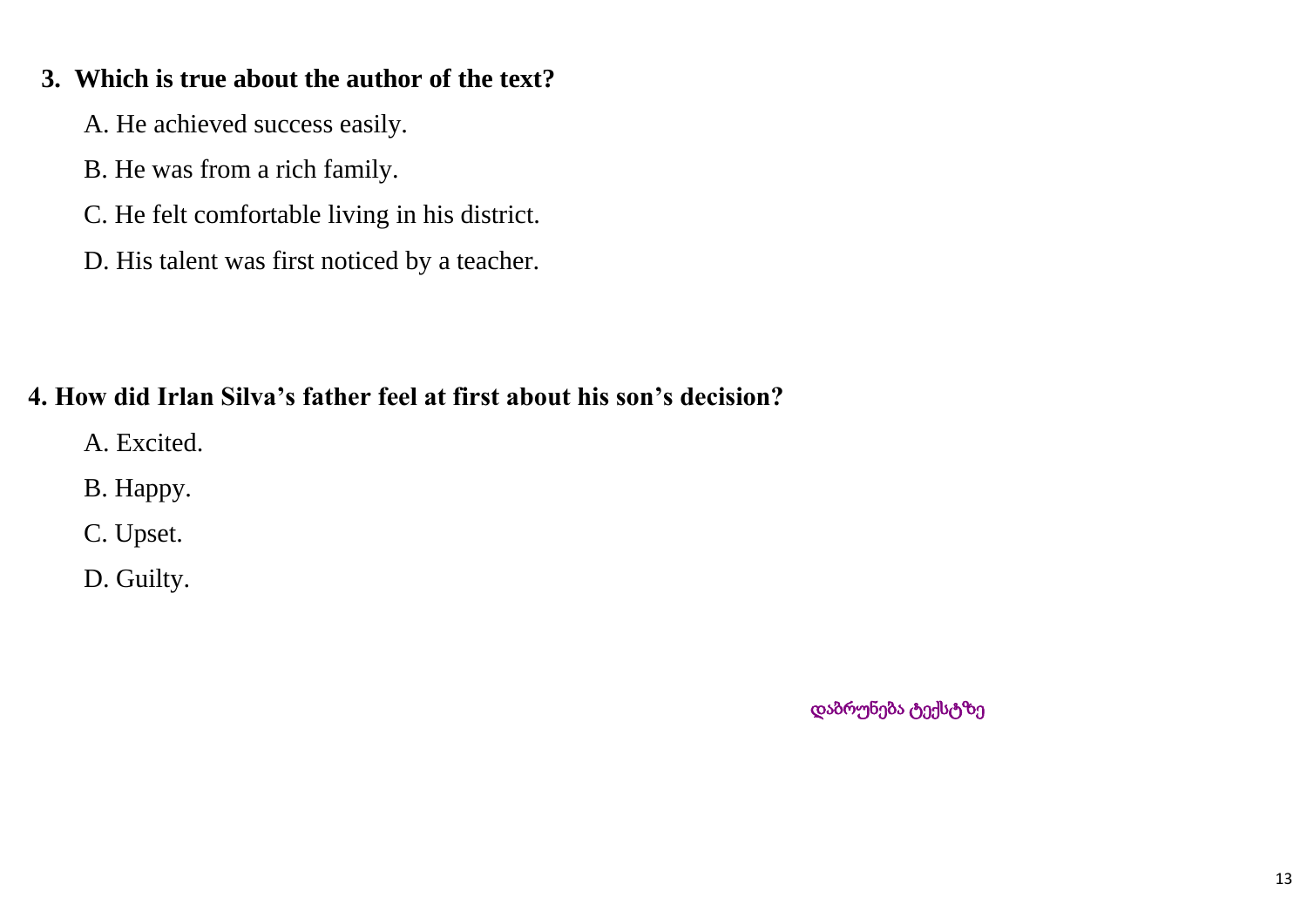#### <span id="page-14-0"></span> **5. Why did Irlan Silva's father change his opinion about ballet?**

- A. His son won prestigious competitions.
- B. He learned more about classical dance.
- C. He was impressed with his son's dancing.
- D. He saw some big stars of ballet perform on stage.

# **6. It was difficult for Irlan**

- A. to leave his neighbourhood.
- B. to practise without a teacher.
- C. to take part in ballet competitions.
- D. to find time to spend with his friends.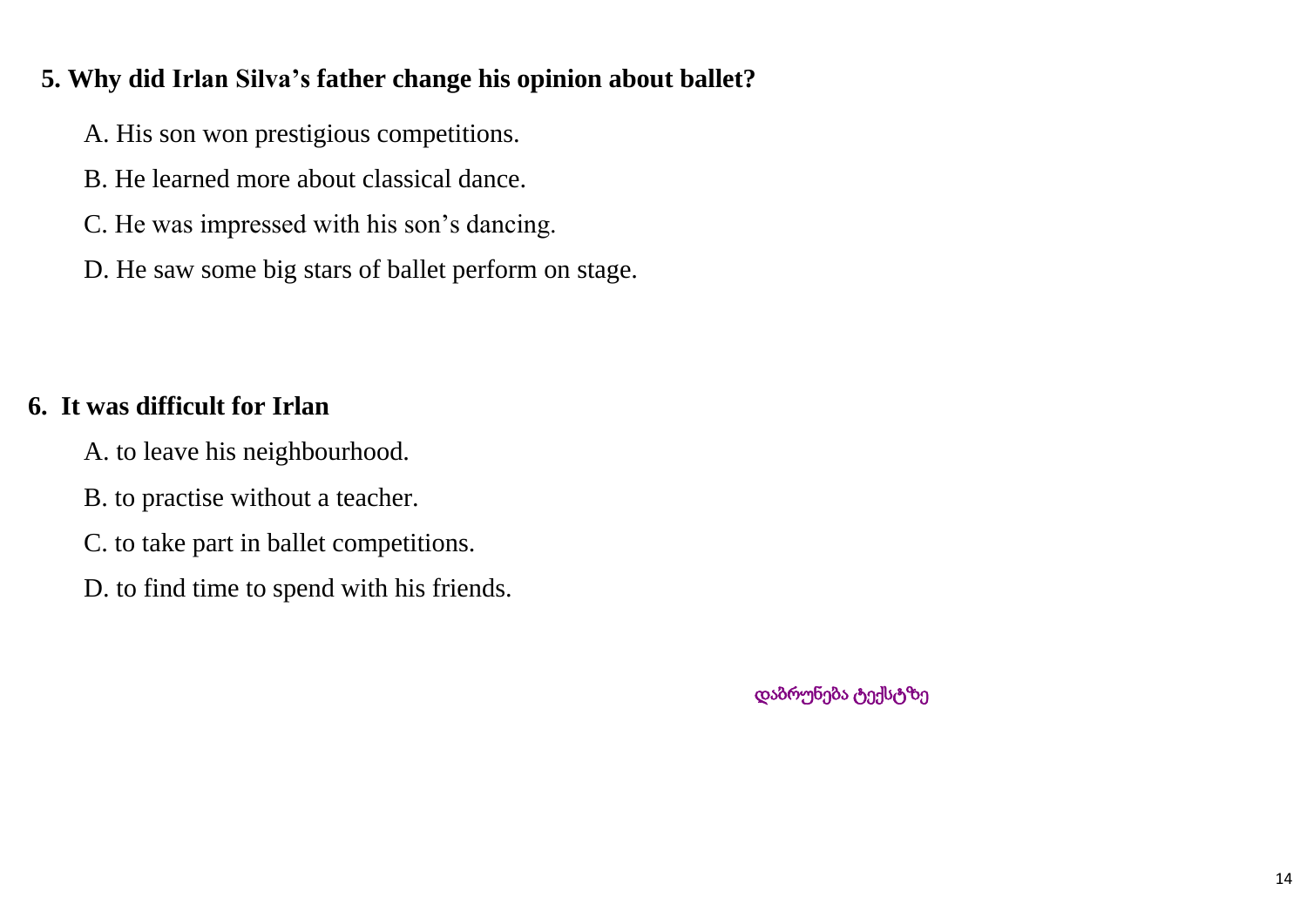#### <span id="page-15-0"></span> **7. The author of the text is happy because**

A. his parents' dream has come true.

B. his life has changed through dance.

C. he has won all the ballet competitions.

D. watching people dance makes him feel free.

## **8. Which of the following would be the best title for the text?**

A. From poverty to success.

B. The best career for Brazilian boys.

C. What is it like to be a great ballet dancer?

D. Life in Rio de Janeiro's poor neighbourhood.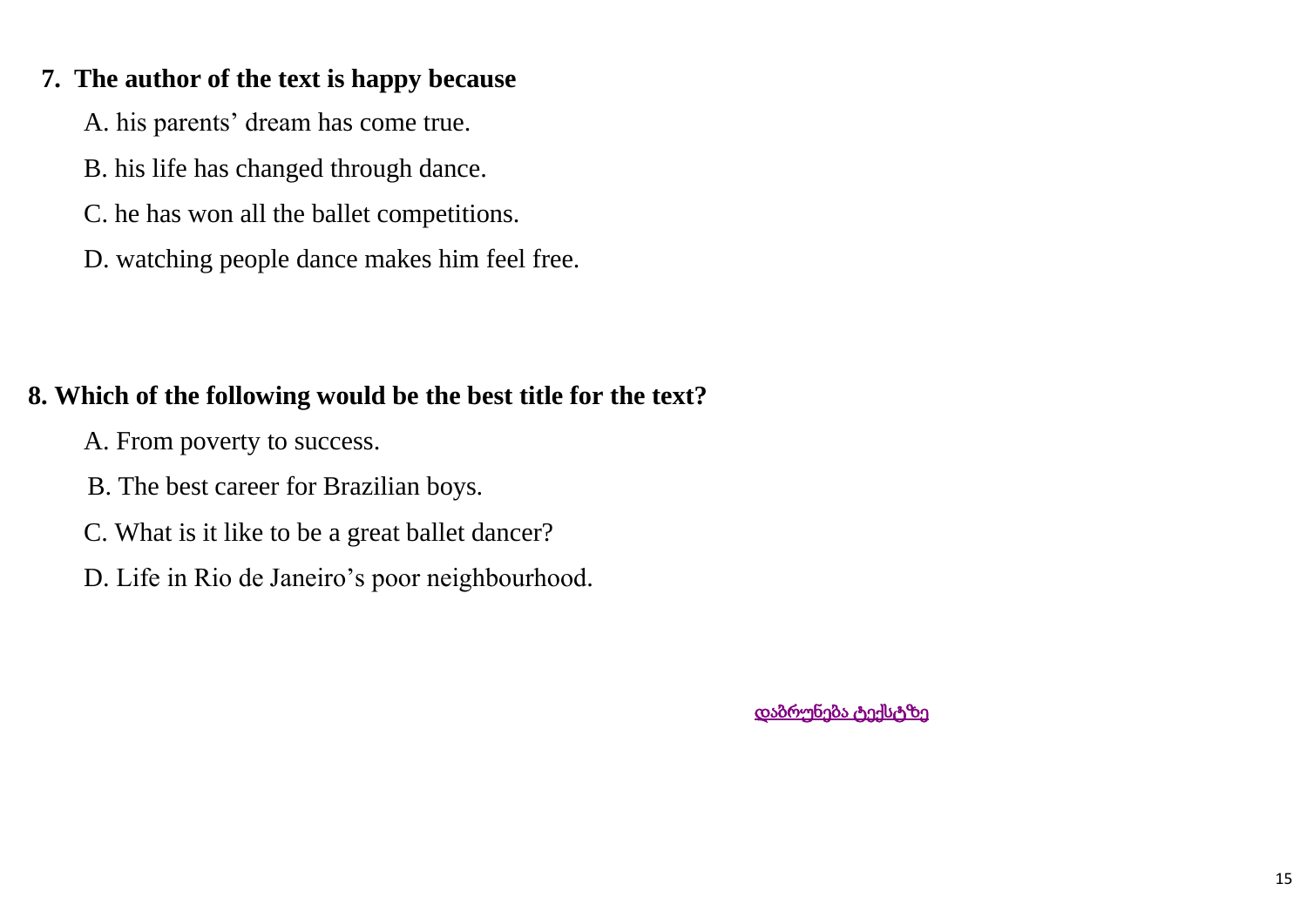**Task 5: Read the text and fill the gaps with the words given. Use each word only once. Two words are extra.**  (12 points)

> *bring (A) competing (B) easy (C) else (D) example (E) experts (F) feel (G) fit (H) interest (I) paid (J) prefer (K) problems (L) ride (M) yourself (N)*

#### **How to be healthy**

Everyone knows that exercise is good for the body and the mind. By staying fit and healthy you not only look and ….. (1) better but you decrease your chance of medical ….. (2). Exercising is good for keeping ….. (3), but many of us take up the wrong sport and quickly lose ….. (4). So now fitness ….. (5) are advising people to choose an activity that matches their character. For ….. (6), those who like to be with other people often enjoy playing golf, chess or team games such as basketball, football or hockey. If you're happier on your own, you may ….. (7) to go jogging or swimming. Or maybe you like ….. (8) with others? In that case, try something like running or a racket sport such as tennis. If, on the other hand, winning isn't important to you, then an activity like dancing can be an enjoyable challenge without the need to show you're better than everyone ….. (9). Finally, think about whether you find it ….. (10) to do physical exercises at home. If so, sports like weight training or cycling are fine. If you have to force ….. (11) to do exercise, then book a skiing holiday or a tennis court for an hour or two. It is more likely that you won't waste money and do exercise as you've already  $\dots$  (12) for that.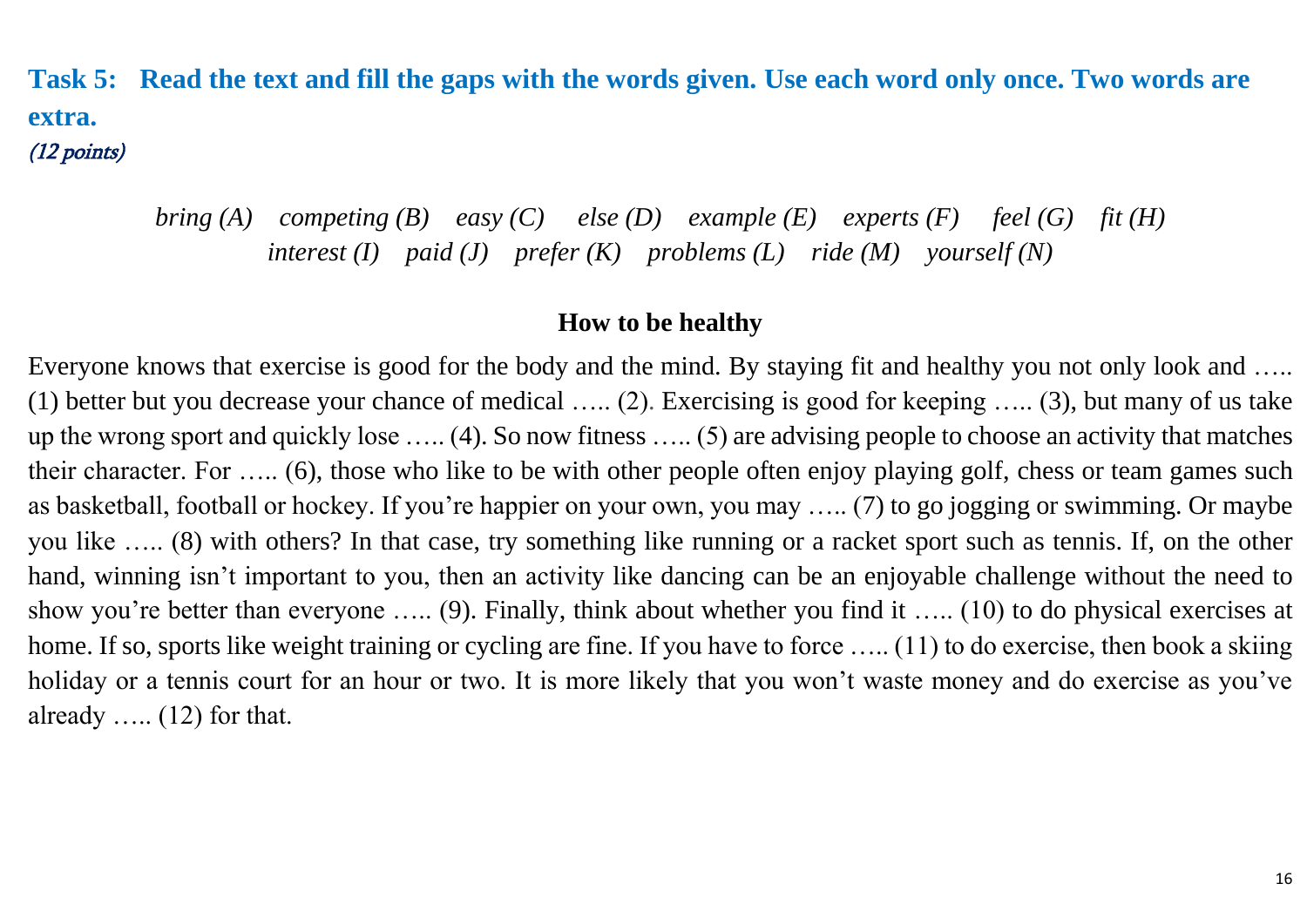**Task 6: Read the text and fill the gaps with one of the following: article, preposition, conjunction or relative pronoun. Insert only ONE word. Do not copy the extra words from the text on the answer sheet.** *(12 points)*

#### **Getting advice from a newspaper**

Most Americans don't like to get advice from members of their family. When they need advice*,* they don't usually ask people they know. Instead, many Americans write letters ….. (1) newspapers and magazines to get advice on many different problems. Most newspapers regularly print letters ….. (2) the readers who have problems. Along with the letters sent to the readers, the newspaper publishes answers written by people ….. (3) are supposed to know how to solve such problems. Some of these writers are doctors; others are lawyers ….. (4) teachers. Two of ….. (5) most famous writers of advice are women without special training ….. (6) this kind of work. Good experience allows them to give useful advice. But the newspaper *the Philadelphia Bulletin* has one writer who is too young to have much experience. She is a girl named Angel Cavaliere. She started writing advice for the newspaper ….. (7) the age of ten. She is so young….. (8) the teenagers who are of her age freely share their concerns and problems ….. (9) her.

Angel Cavaliere's advice ….. (10) young readers now appears three times a week in *the Philadelphia Bulletin -* a daily newspaper published ….. (11) Philadelphia. Thanks to Angel Cavaliere's column called *Dear Angel! the Philadelphia Bulletin* has the most number ..... (12) teenage subscribers.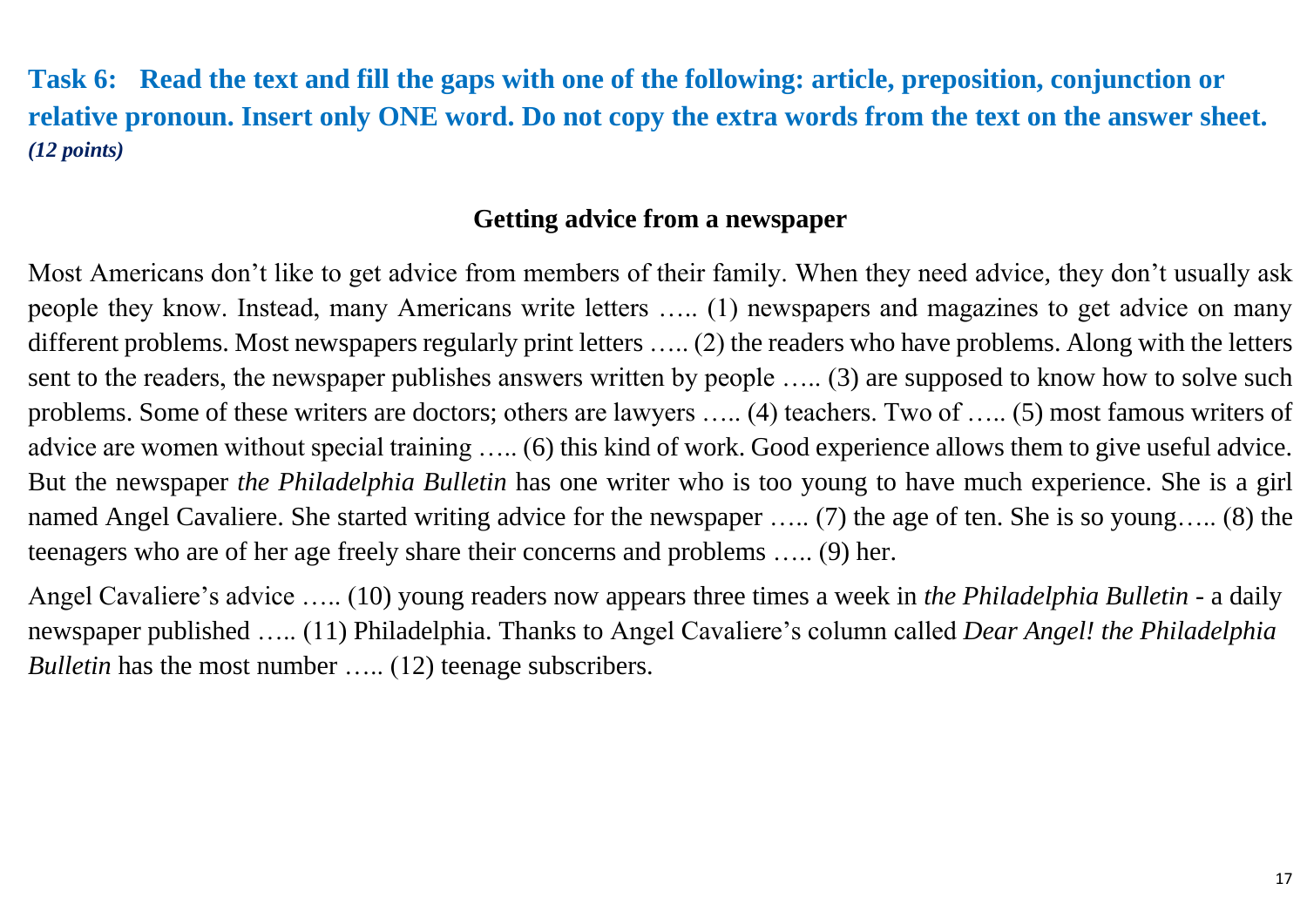**Task 7: The advertisement given below is taken from an online newspaper. Read the advertisement and write an email to the editor of the newspaper asking for more information about the details, which are indicated. The beginning is given on the answer sheet. Do not write your or anybody else's name or surname in the letter.** 

*(6 points)*

|                   | Do you want to become a professional photographer? If so, read<br><i>this advert carefully.</i>                                                                                                                                                                                                                                                                                                                                                                      |
|-------------------|----------------------------------------------------------------------------------------------------------------------------------------------------------------------------------------------------------------------------------------------------------------------------------------------------------------------------------------------------------------------------------------------------------------------------------------------------------------------|
|                   | TV channel Skhivi, located in Poti, is announcing a competition<br><i>Georgia's Top Photographer.</i> The candidates have to submit a<br>photo taken by them in a <b>week's time</b> . The selection of the<br>candidates will be held in Poti. The goal of the competition is to<br>find the best photographer who will present Georgia at the<br>international competition of photographers. The winner will get a<br>reward. Please, email us/at skhivi@gmail.com |
| <b>What kind?</b> | <b>Where exactly?</b><br><b>When exactly?</b>                                                                                                                                                                                                                                                                                                                                                                                                                        |